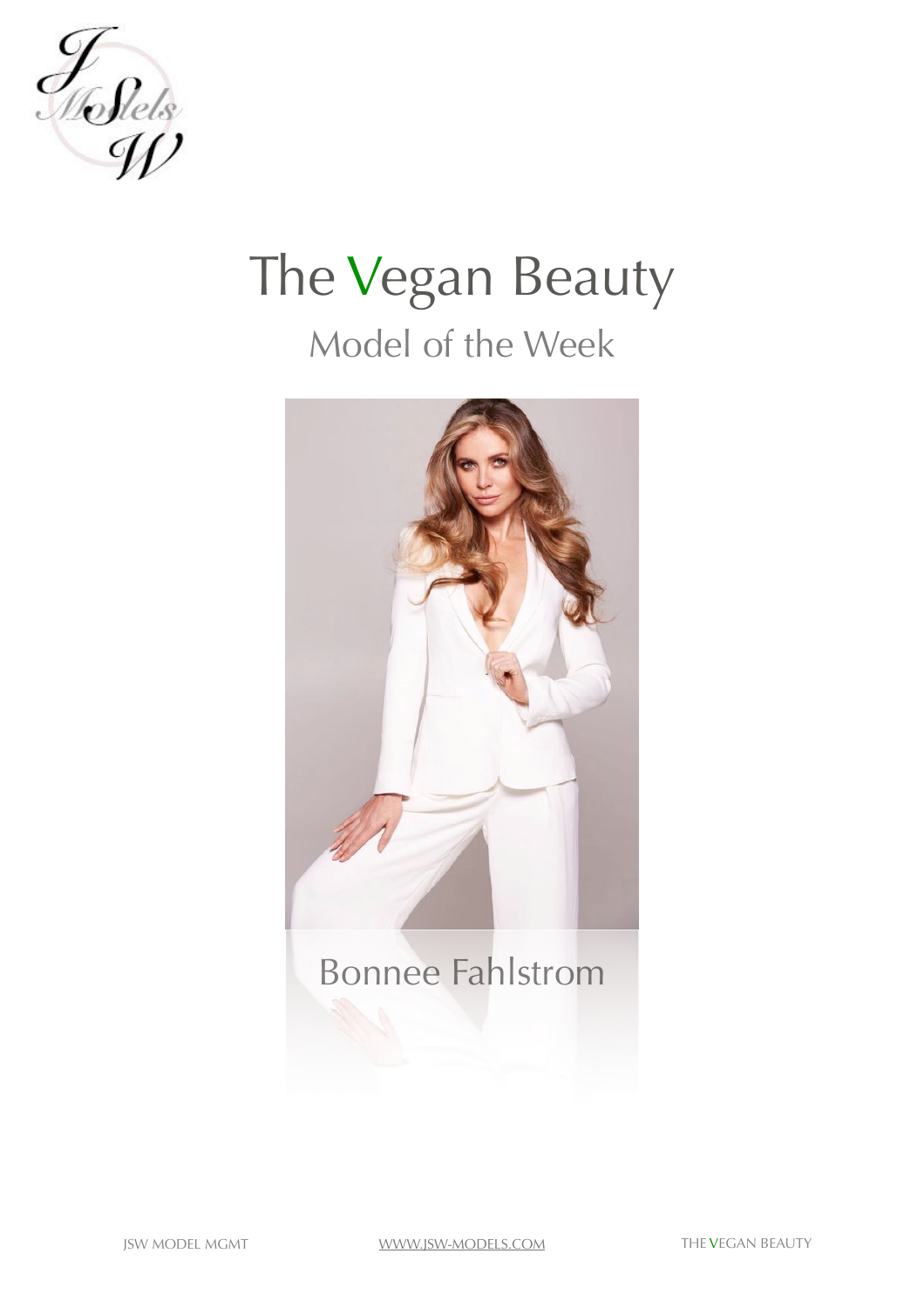## Vegan Biography: "Bonnee Fahlstrom"

### Since when are you "vegan"?

I was brought up Vegetarian and made the decision 4 years ago to follow a vegan Lifestyle. My mum has been my biggest influence in my life. She was making her own Kombucha when I was small. I remember watching the Scoby Mushrooms growing! Our Kitchen was like a science lab and was always stocked with roses and fresh Organic boxes of Fruit and Veggies. It was a healthy childhood.

### Why did you choose to be "vegan"?

The decision was about living a healthy lifestyle that included a [better awareness](http://www.fitsugar.com/Lea-Michele-Covers-Womens-Health-Being-Vegan-Rock-Climbing-Nose-Jobs-8379467) of the foods I eat, which results in being good to my body and the planet. I never dominate my beliefs on anyone, only influence to help understand the importance of saving our planet.

I remember watching ["Earthlings](http://earthlings.com/)" narrated by Joaquin Phoenix. At this point I gained so much knowledge about the moral and ethical side of consuming; with food, clothing as well as entertainment and consumer goods that I chose to go vegan all the way. I personally believe there is always the possibility to influence those around me and make a difference in the minds of people creating the designs and setting the trends. I believe being a vegan model is something bigger; it's the responsibility of being a role model. I never really got much joy from meat - I have just always been wired this way. When I was younger I went back and forth with vegetarianism, then I watched some movies on PETA's website, and that was it. I couldn't go back. I believe if more people looked into the origins of their food, they would have the same reaction as me.

#### What are your Experiences in the model industry and how did your career developed? Since I was young because my Mother was a model too.

I honor my own integrity and believe in the choices I make to be the best I can. I have learnt from my experiences to be strong and not take things on. To always be on time, polite and kind to everyone.

### What are you doing besides modeling?

I am a Naturopath and Nutritionist, Influencer, Lifestyle Blogger, Presenter I am passionate about Health, Fitness, Travel and Beauty, I like to raise awareness on causes related to Animals and the Environment.

My philanthropy and social consciousness endeavours range from volunteering for "Save the Bees Australia", to repping Social Conscious Organic and Vegan brands on my Instagram/ Social Media.

I love to align myself with brands that represent what I stand for.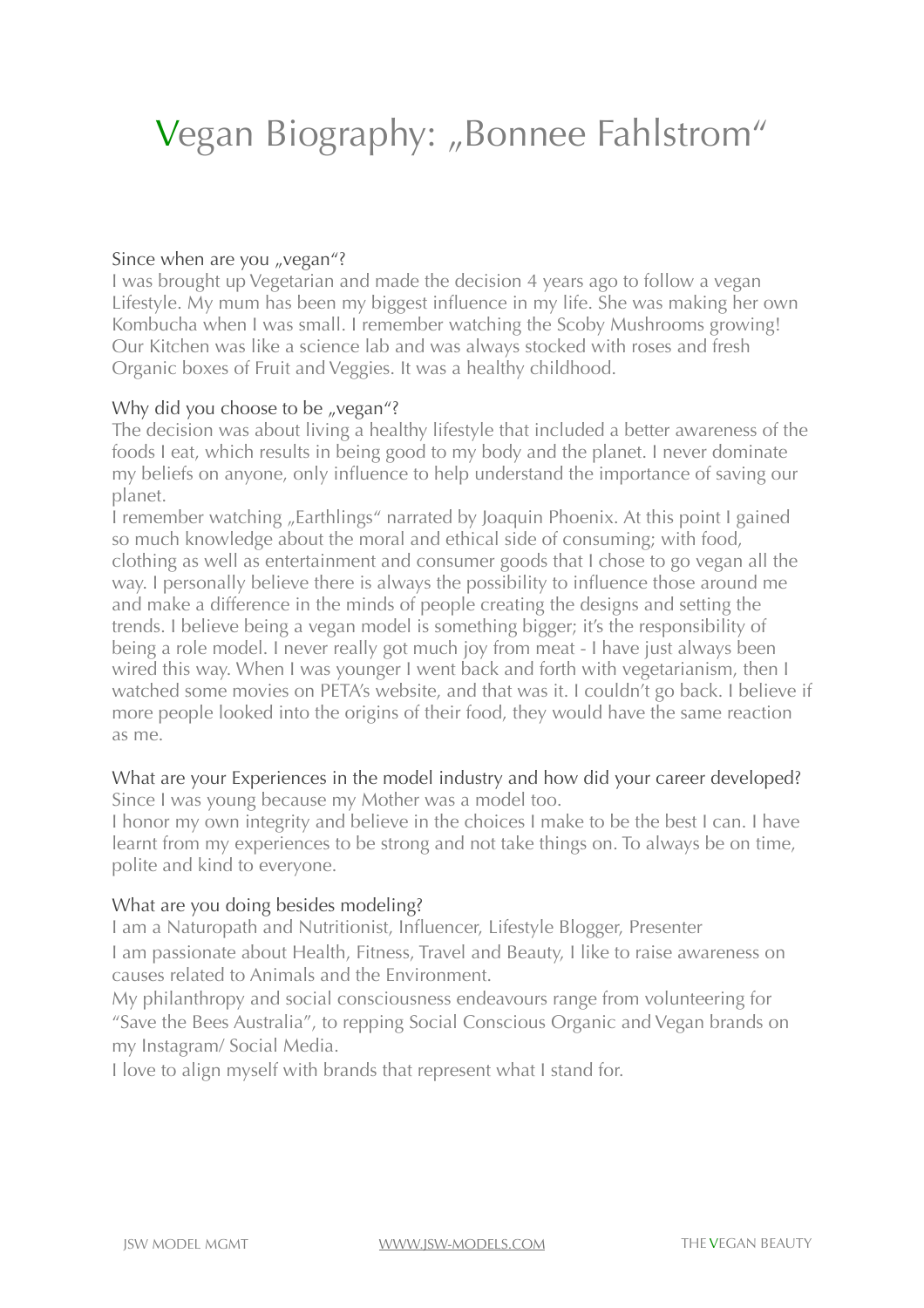# New Vegan Face





**Ilze Skestere** 168cm - 34 EU- 89cm/34" - 62cm/24" - 88cm/34" - 37 - Blonde - Blue



JSW MODEL MGMT [WWW.JSW-MODELS.COM](http://www.jsw-models.com) THE VEGAN BEAUTY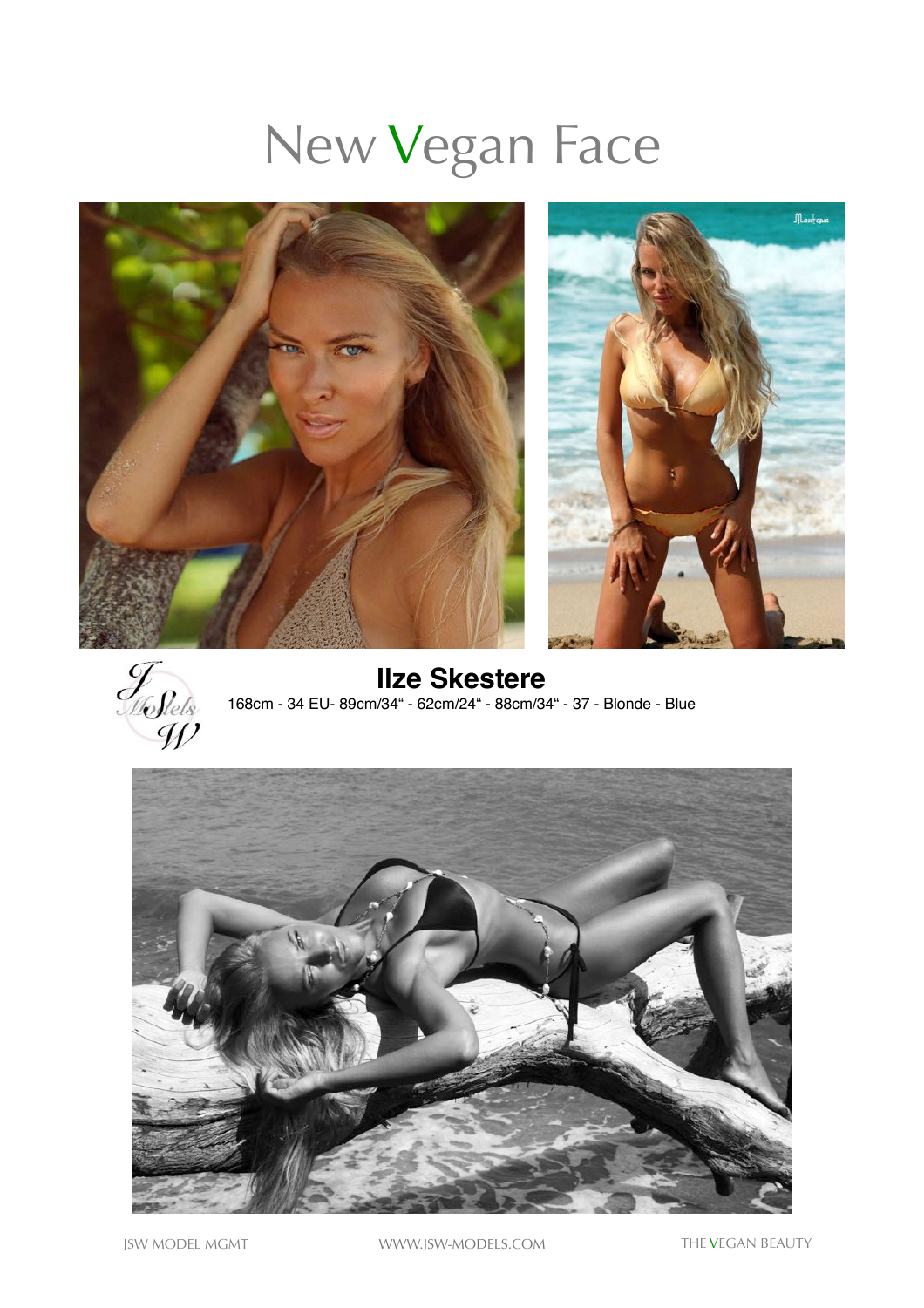# New Vegan Face







**Renee Peters** 177cm - 36 EU- 84cm/33" - 60cm/23" - 89cm/35" - 43 - Brown - Blue





JSW MODEL MGMT [WWW.JSW-MODELS.COM](http://www.jsw-models.com) THE VEGAN BEAUTY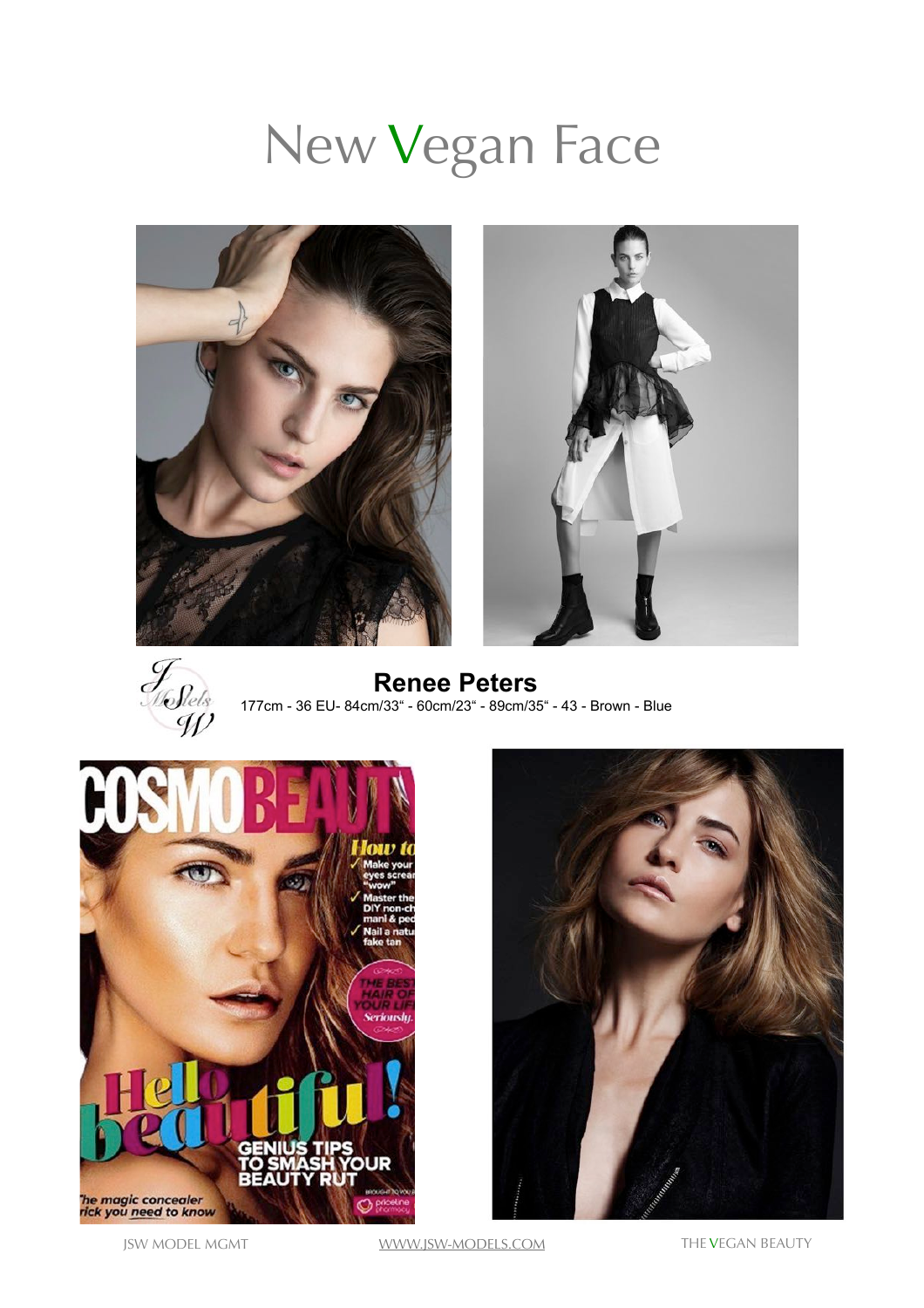## What to eat as a Vegan?

### Caroline's tip of the week:

### ARTICHOKE & TOMATO SPREAD

*"also visit:* [Carolines Choice](http://carolineschoice.com/contact/) *to see more tips and tricks for a better vegan Lifestyle"*



• 1 glass artichoke hearts

- 400gr tinned tomatoes (I always use [these\)](https://www.amazon.co.uk/Mr-Organic-Italian-Whole-Tomatoes/dp/B004A8WF9M/ref=pd_lpo_vtph_325_lp_img_4/260-6046865-9756247?_encoding=UTF8&psc=1&refRID=TNS9JYPS521ZS4VEC95K)
	- 1 eggplant
	- 500gr cherry tomatoes
		- 1 red onion
	- fresh basil & pepper to taste
		- green olives

### **STEPS**

- Start by cutting the onion, eggplant and cherry tomatoes and artichoke heart in your preferred size.
- add a tiny bit of water to a non sticky pan and stir the onion and eggplant on medium to high heat.
- add the cherry tomatoes and artichoke hearts (and olives) after a few minutes and stir for good 5 minutes.
	- add the tinned tomatoes and let it simmer for 10 minutes on medium heat
		- take half of the spread and blend it in a mixer so it gets creamy
- add the blended sauce back in the pan and let it cool down for 15 min. That way it'll be nice and thick.
- Serve it on toasted sourdough bread or use it with any pasta. It goes well with brown rice penne or fussili.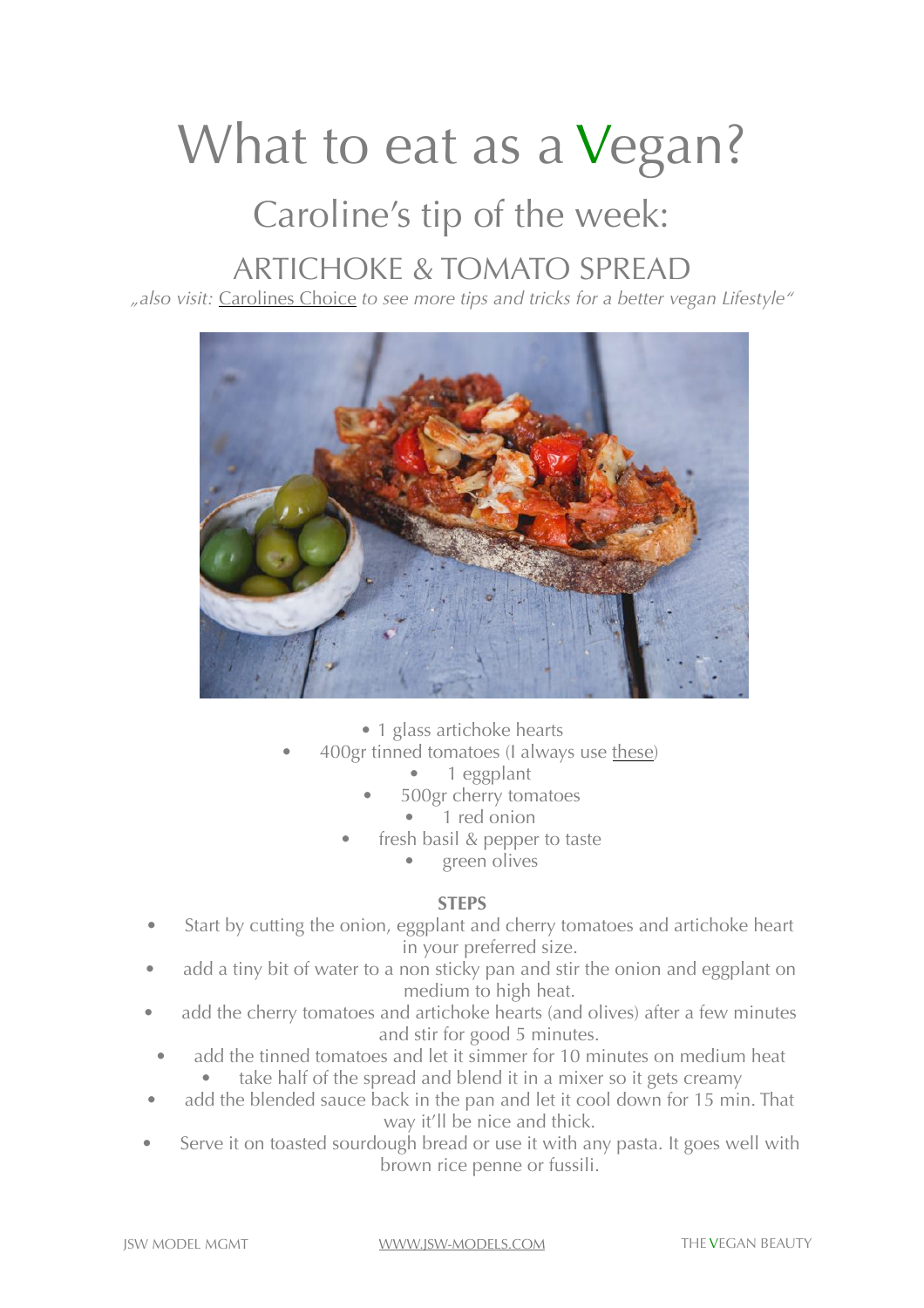

Sustainable Brand of the Week



*"We are convinced, that love and mindfulness to our soul, mirrors true beauty. SAVUE Cosmetic's beliefs in taking responsibility for luxuries beauty products, which feel great and natural."* - Swantje & Annika van Uehm

NUI Cosmetics is the vegan subcompany of SAVUE Cosmetics and based in Berlin.

They only use raw & sustainable materials, which are highest quality and are chosen on a basis of best skin compatibility and efficiency. Some are listed here:

- Aloe Vera
- Glycerin
- Hydrastis Canadensis
- Isotearyl-Palmitat
- Chamomilehydrolat
- Lecithin
- Palm-oil
- Capuacubutter
- Tocopherol
- Vanilla Planifolia



**100% natural & 70% organic 100% vegan & cruelty-free 100% gluten-free**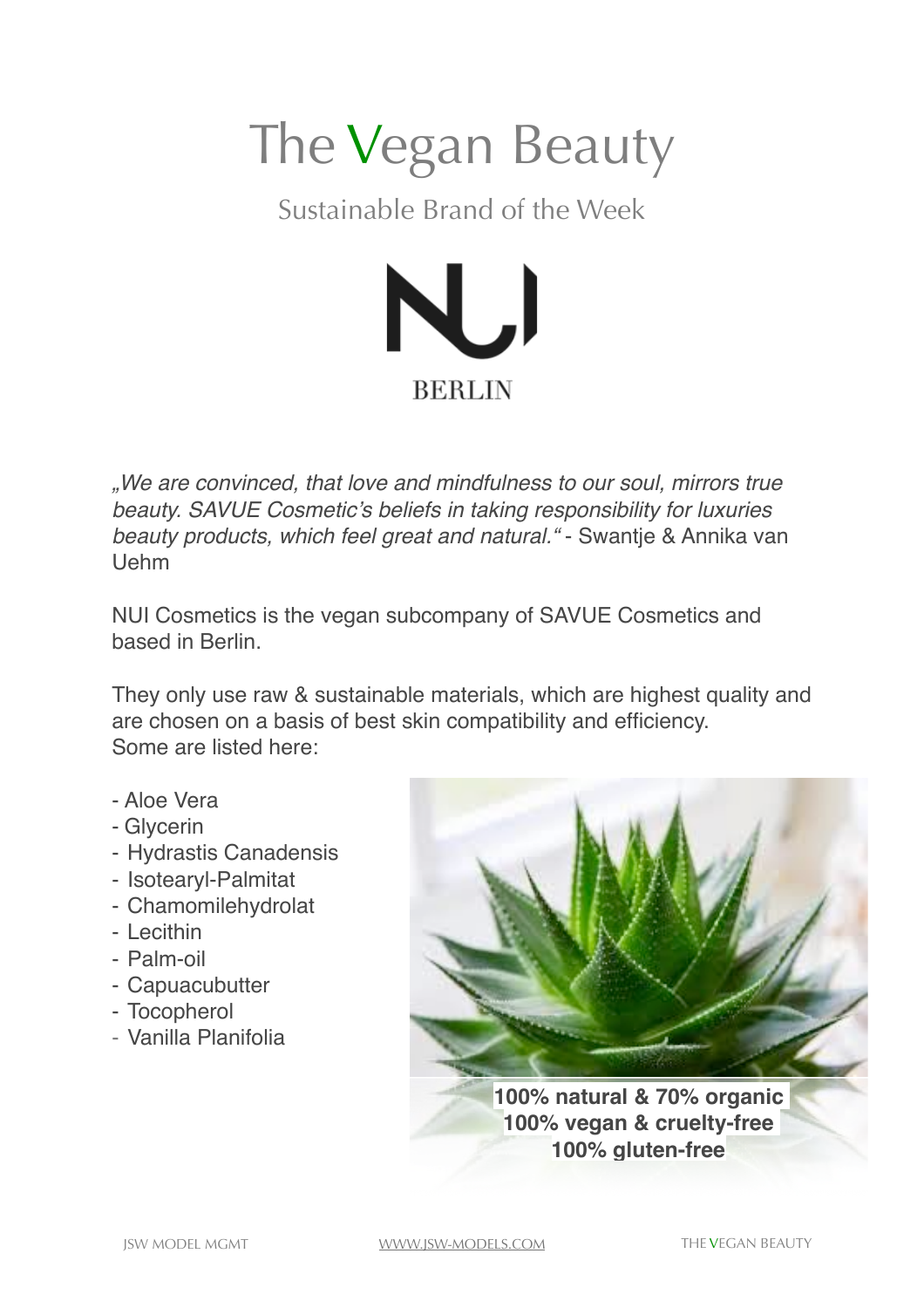# The Vegan Beauty

Sustainable Brand of the Week NUI Cosmetic - [Shop the Look](http://nuicosmetics.com)





Model: [Natascha Elisa](http://jsw-models.com/resources/Sedcard/Natascha_E_Portfolio_Card.pdf) ; Photography: [Anna Daki](http://annadaki.com) ; Visagistin: [Victoria Plekhanova](http://plekhanova.tumblr.com) ; Stylist: Christianna Quack